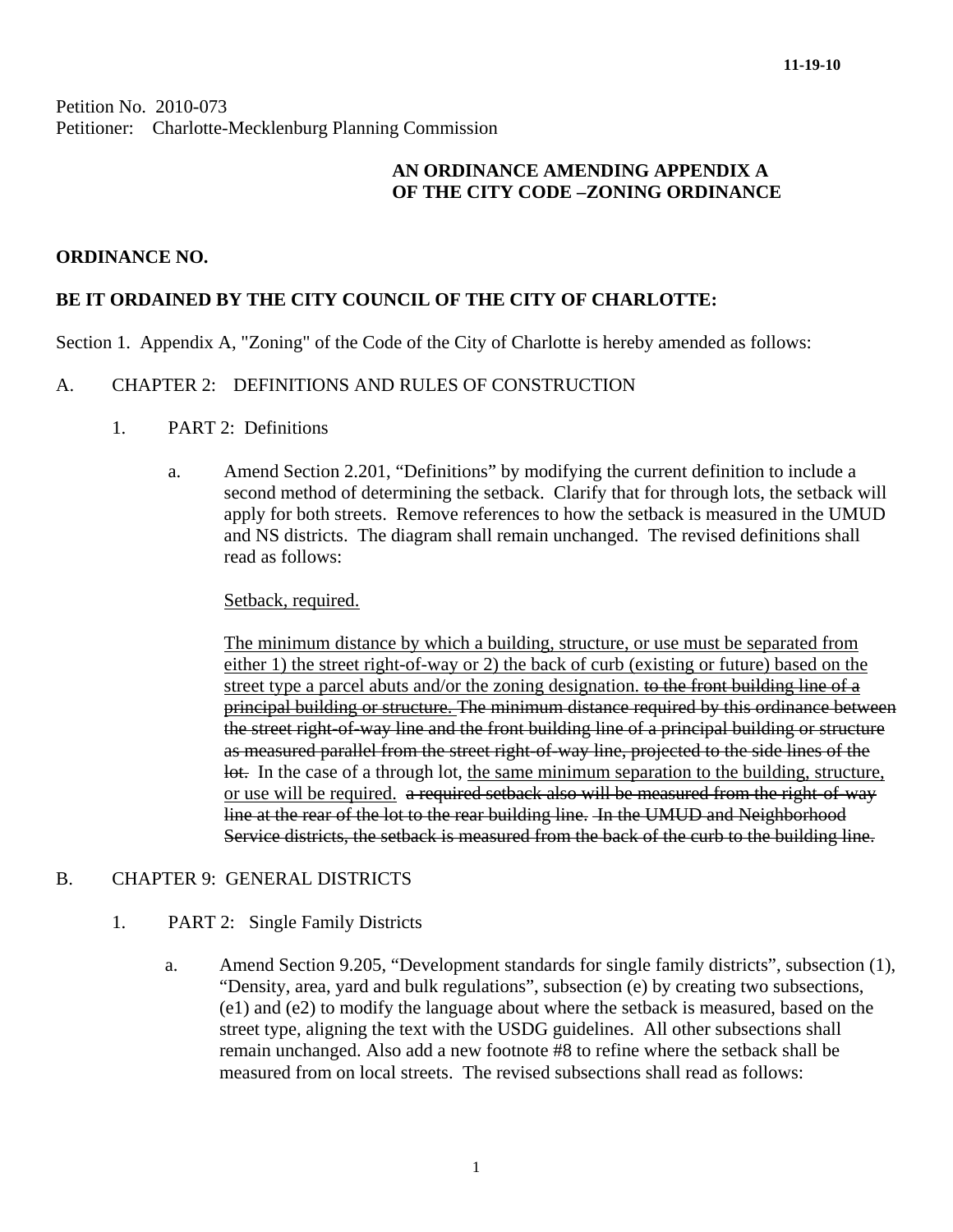|      |                                             | $R-3$ | R-4 | R-5 | R-6 | $R-8$ |
|------|---------------------------------------------|-------|-----|-----|-----|-------|
| (e1) | Minimum setback from                        | 30    | 30  | 20  | 20  | 20    |
|      | the right-of-way along a                    |       |     |     |     |       |
|      | designated thoroughfare (feet) <sup>3</sup> |       |     |     |     |       |
|      |                                             |       |     |     |     |       |
| (e2) | Minimum setback from                        |       | 42  | 32  | 32  |       |
|      | existing or future back of                  |       |     |     |     |       |
|      | curb along local and collector              |       |     |     |     |       |
|      | streets (feet) $\frac{3.8}{3.8}$            |       |     |     |     |       |

- 8 Along a local street where no curb exists, the default street type shall be a Local Residential-Medium. The future back of curb for a Local Residential-Narrow shall be measured 10' from the existing centerline, Local Residential-Medium shall be measured 13.5' from the existing centerline, and Local Residential-Wide shall be measured 17.5'from the existing centerline. The future back of curb for a collector street shall be measured 18' from the existing centerline.
- b. Amend Section 9.205, "Development standards for single family districts", subsection (4), "Special subdivision lot and yard requirements" by modifying subsection (b) to align with the USDG guidelines. All other subsections shall remain unchanged. The revised subsection shall read as follows:
	- (b) Development on each lot need not meet the minimum setback requirement for the district in which such lot is located, if the average setback of all lots along a street within a subdivision meet the minimum setback required for the district. In no event, shall a structure be located any closer than 20 feet to the right-of-way along a designated thoroughfare or 32 feet from the existing or future back of curb along local and collector streets. The setback for each lot shall be shown on the final plat;

## C. CHAPTER 9: GENERAL DISTRICTS

- 1. PART 3: Multi-Family Districts
	- a. Modify Section 9.303, "Multi-Family Districts: uses permitted under prescribed conditions", item (19), subsection (f), to align the regulations with USDG guidelines. The revised text shall read as follows:
		- (f) The following standards shall apply when a public street, other than a thoroughfare abuts the site, or when both sides of a public street, other than a thoroughfare, are located within or runs through the boundaries of a project subject to this Section:
			- (i) All buildings may have a minimum  $2715$ -foot separation from the existing or future back of curb public street right-of-way provided the conditions listed below are met.
			- (ii) Architectural features such as cornices, eaves, steps, gutter, and fire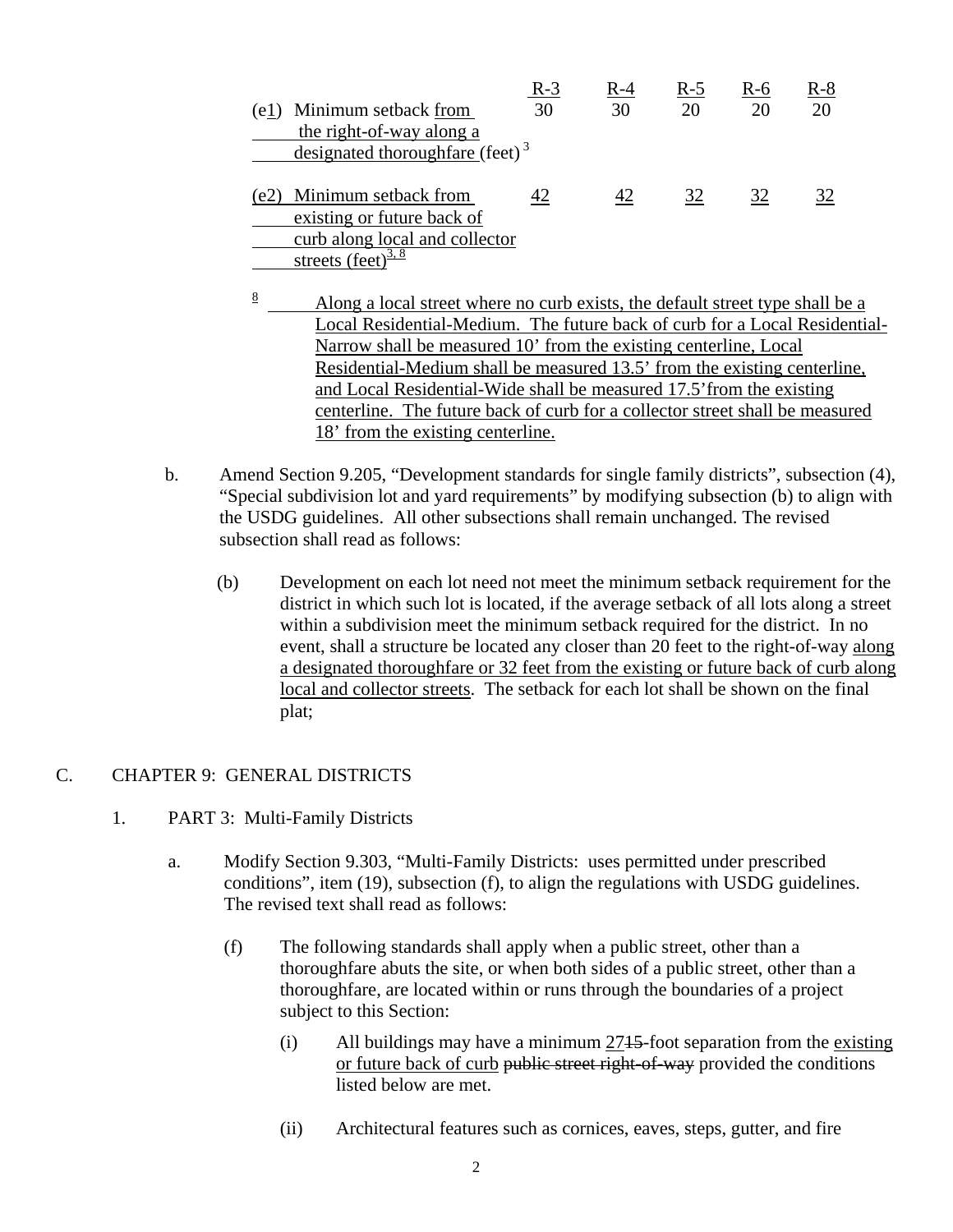escapes may project up to 3 feet into this 1527-foot separation area.

- (iii) All garages must have a minimum separation of 2233 feet from the existing or future back of curb public street right of way while the remainder of the structure may be located at the minimum 2715-foot separation from the existing or future back of curb. public street right-ofway.
- $(iv)$  All dwelling units with the  $\frac{1527}{100}$ -foot minimum street separation must have the building elevation facing the street as a front architectural facade wi th an entrance doorway. Rear and back facades are not permitted to face the street.
- (v) No parking or maneuvering space is permitted in the  $\frac{1527}{100}$ -foot separation area, except that common driveways providing access to parking areas may be installed across it. However, parking behind garages is allowed so long as the parking is out of the required planting strip and sidewalk area or the right-of-way, whichever is greater.

On-street parallel parking or recessed parallel parking entirely within the public right-of-way is permitted and encouraged in locations approved by the Charlotte Department of Transportation (CDOT). Such parking may be counted toward meeting the minimum number of parking spaces as required by this ordinance.

In the event that the City or State removes any such on-street parking that was allowed to count toward the minimum required, the existing use will not be required to make up the difference and the use will not be made non-conforming.

All parallel parking shall have a minimum width of 8 feet and be at least 22 feet in length.

b. Modify Section 9.305, "Development standards for multi-family districts", subsection (1), "Area, yard and bulk regulations", subsection (e) by updating the setback requirements to match USDG standards. Also add a new footnote #10. All other sections and footnotes shall remain unchanged. The revised text shall read as follows:

|      |                                  | $R-8MF$ | $R-12MF$ | $R-17MF$ | $R-22MF$ | $R-43MF$ |
|------|----------------------------------|---------|----------|----------|----------|----------|
| (e1) | Minimum setback from the         |         |          |          |          |          |
|      | right-of-way along a designated  |         |          |          |          |          |
|      | thoroughfare $(\text{feet})^3$   |         |          |          |          |          |
|      | - Detached, duplex, triplex      |         |          |          |          |          |
|      | and quadraplex dwellings         | 20      | 20       | 20       | 20       | 20       |
|      | - All other buildings, including |         |          |          |          |          |
|      | planned multi-family             |         |          |          |          |          |
|      | developments (except as          |         |          |          |          |          |
|      | provided for in Section          |         |          |          |          |          |
|      | 9.303(19)(f)                     | 30      | 30       | 30       | 30       | 30       |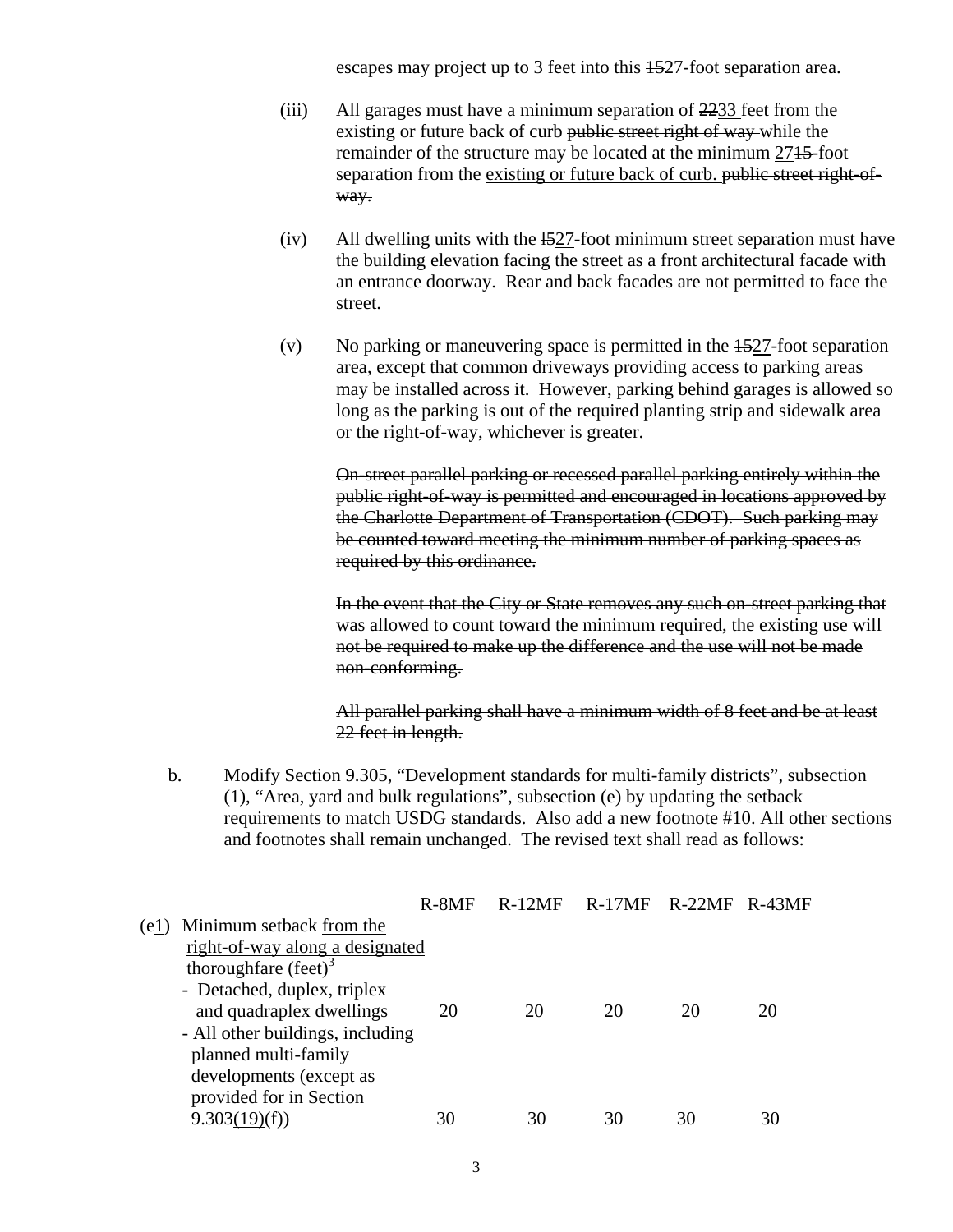| (e2) | Minimum setback from             |    |    |    |    |    |
|------|----------------------------------|----|----|----|----|----|
|      | existing or future back of       |    |    |    |    |    |
|      | curb along local and collector   |    |    |    |    |    |
|      | streets (feet) $\frac{3,10}{1}$  |    |    |    |    |    |
|      | - Detached, duplex, triplex      |    |    |    |    |    |
|      | and quadraplex dwellings         | 32 | 32 | 32 | 32 | 32 |
|      | - All other buildings, including |    |    |    |    |    |
|      | planned multi-family             |    |    |    |    |    |
|      | developments (except as          |    |    |    |    |    |
|      | provided for in Section          |    |    |    |    |    |
|      | 9.303(19)(f)                     |    |    |    |    |    |

- $\frac{10}{10}$  Along a local street where no curb exists, the default street type shall be a Local Residential-Medium. The future back of curb for a Local Residential-Narrow shall be measured 10' from the existing centerline, Local Residential-Medium shall be measured 13.5' from the existing centerline, and Local Residential-Wide shall be measured 17.5'from the existing centerline. The future back of curb for a collector street shall be measured 18' from the existing centerline.
- 2. PART 4: Urban Residential Districts
	- a. Modify Section 9.408, " Urban Residential Districts: off-street parking and loading", subsection (1) by creating a new subsection (a) and (b) to add a provision that will allow on-street parking to count towards the minimum parking requirements. Also modify the spacing in the table for clarity. All other subsections shall remain unchanged. The revised subsection shall read as follows:
		- (1) Number of off-street parking spaces per dwelling unit or gross square feet.

| Type of structure                      | Minimum                       | Maximum                      |
|----------------------------------------|-------------------------------|------------------------------|
| Detached                               |                               | 2                            |
| Bed and Breakfast $(B & B)$            | 2                             | 4                            |
| Boarding house                         | 2                             | 4                            |
| Attached                               |                               | $\overline{2}$               |
| Multi-family                           |                               | $\overline{2}$               |
| Multi-family (elderly)                 | .25                           | .50                          |
| Nonresidential use<br>in UR-C          | $1/1000$ gross<br>square feet | $1/400$ gross<br>square feet |
| Nonresidential use in<br>UR-2 and UR-3 | $\theta$                      | $1/400$ gross<br>square feet |

- (a) For residential uses outside of the Route 4 thoroughfare, the maximum number of parking spaces is 3 spaces/dwelling unit.
- (b) On-street parking or recessed parking entirely within the public right-ofway is permitted and encouraged in locations approved by the Charlotte Department of Transportation (CDOT). Such parking may be counted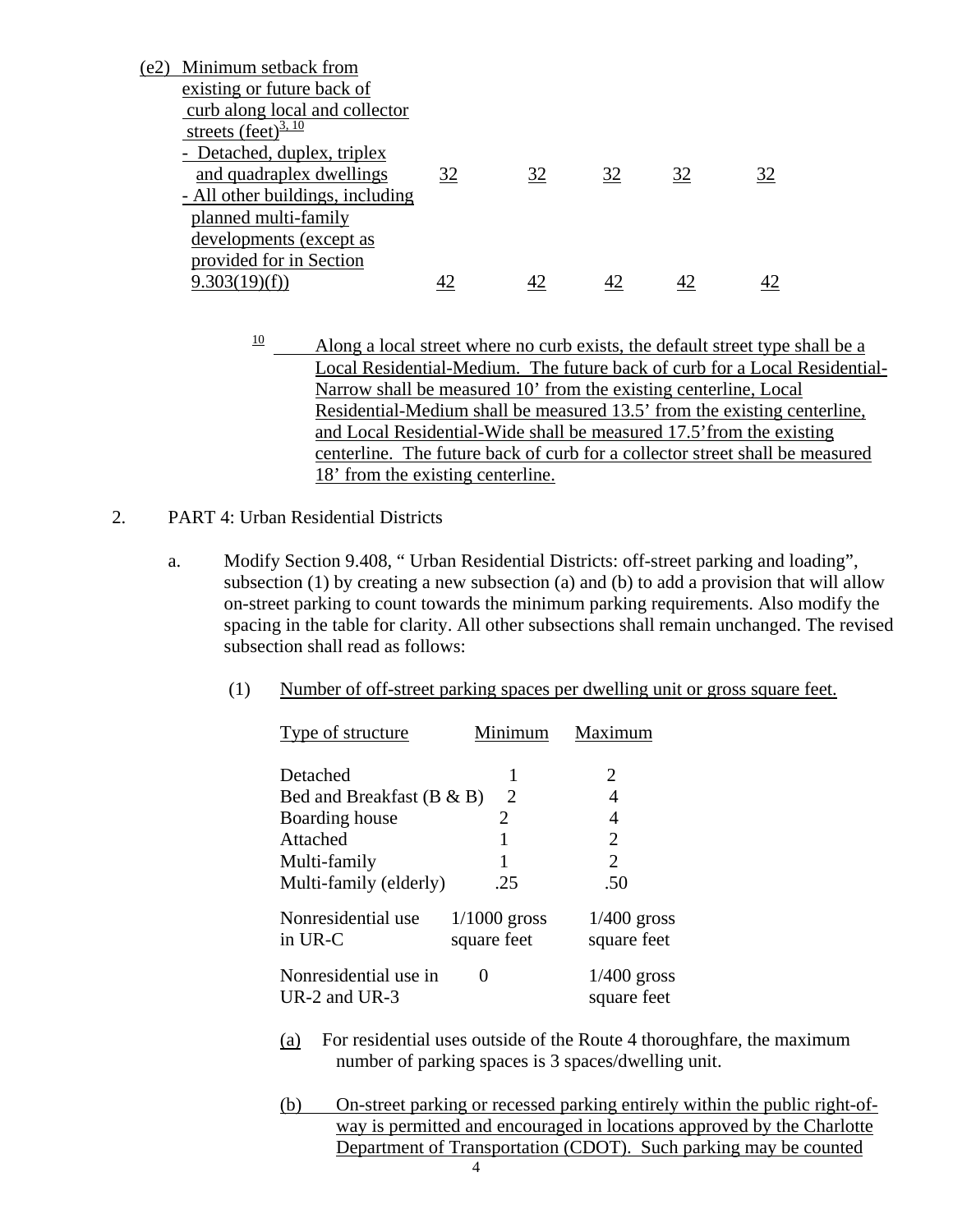toward meeting the minimum number of parking spaces as required by this ordinance if they are located on the same side(s) of the street as the use and meet the minimum dimensional requirements as prescribed by the Charlotte-Mecklenburg Land Development Standards Manual.

In the event that the City or State removes any such on-street parking that was allowed to count toward the minimum required, the existing use will not be required to make up the difference and the use will not be made non-conforming.

- 3. PART 8.5: Mixed Use Development District
	- a. Amend Section 9.8507, "Mixed Use District, parking and loading standards" subsection (5) by modifying the text to be consistent with USDG guidelines regarding on-street parking. All other subsections shall remain unchanged. The revised subsection shall read as follows:
		- (5) On-street parking spaces located along the portion of a public street (s) abutting the use may be counted toward the minimum number of parking spaces as required by this ordinance. Those on-street parking spaces must be located on the same side(s) of the street as the use and dimension at least 22 feet in length. In the event that any on-street parking that was allowed to count toward the minimum requirement is removed by the City, the existing use will not be required to make up the difference.

On-street parking or recessed parking entirely within the public right-of-way is permitted and encouraged in locations approved by the Charlotte Department of Transportation (CDOT). Such parking may be counted toward meeting the minimum number of parking spaces as required by this ordinance if they are located on the same side(s) of the street as the use and meet the minimum dimensional requirements as prescribed by the Charlotte-Mecklenburg Land Development Standards Manual.

In the event that the City or State removes any such on-street parking that was allowed to count toward the minimum required, the existing use will not be required to make up the difference and the use will not be made non-conforming.

- 4. PART 9: Uptown Mixed Use District
	- a. Add a new subsection in Section 9.907 "Uptown Mixed Use District, parking and loading standards", subsection (1) by adding a new subsection (k) to modifying the text to be consistent with USDG guidelines and allow on-street parking to count towards the minimum parking requirements. All other subsections shall remain unchanged. The new subsection shall read as follows:
		- (k) On-street parking or recessed parking entirely within the public right-of-way is permitted and encouraged in locations approved by the Charlotte Department of Transportation (CDOT). Such parking may be counted toward meeting the minimum number of parking spaces as required by this ordinance if they are located on the same side(s) of the street as the use and meet the minimum dimensional requirements as prescribed by the Charlotte-Mecklenburg Land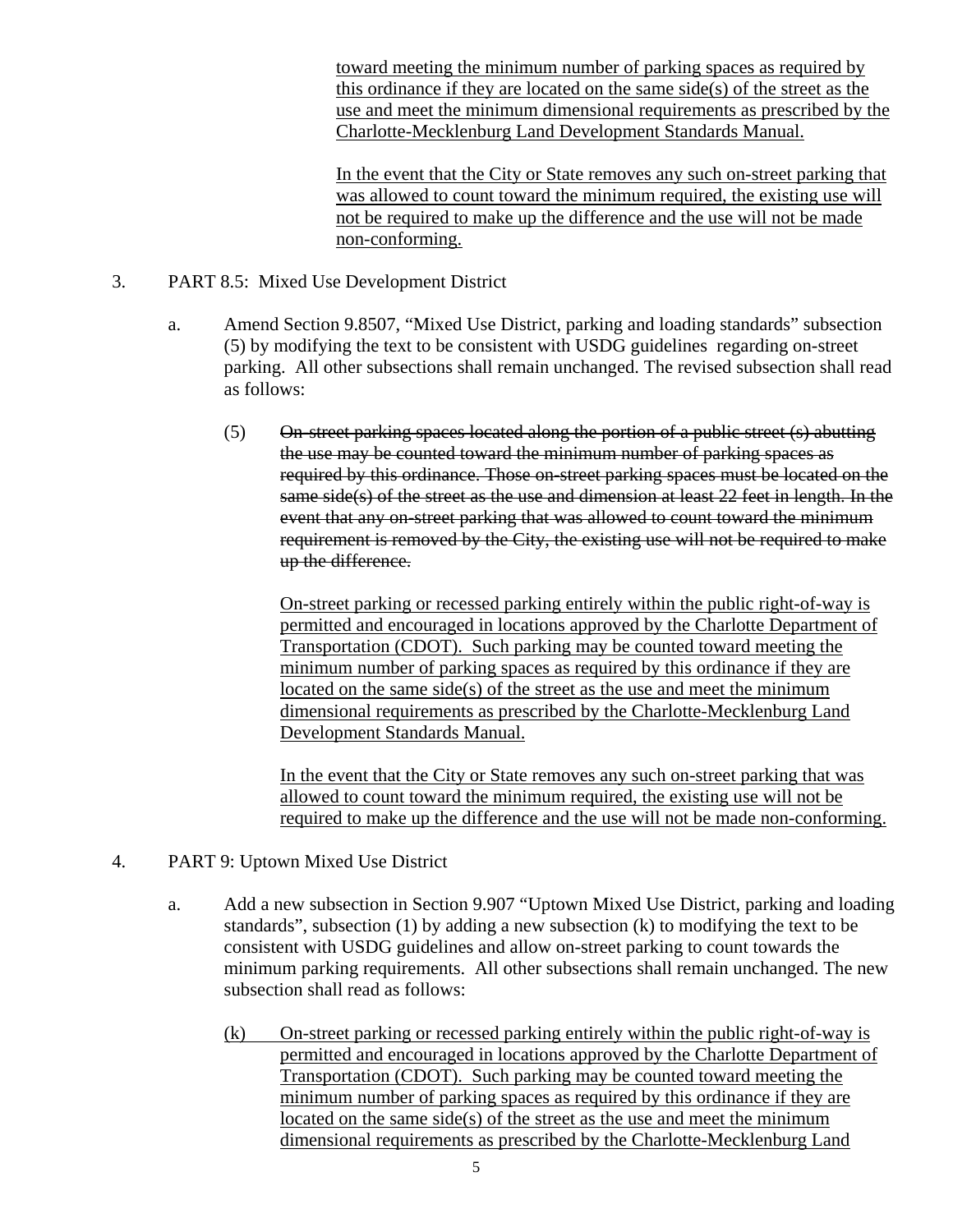Development Standards Manual.

In the event that the City or State removes any such on-street parking that was allowed to count toward the minimum required, the existing use will not be required to make up the difference and the use will not be made non-conforming.

- 5. PART 10: Urban Industrial District
	- a. Amend Section 9.1007, "Urban Industrial District: off-street parking", by inserting a new subsection (4) that will modify the text to be consistent with USDG guidelines and allow on-street parking to count towards the minimum parking requirements. All other subsections shall remain unchanged. The new subsection shall read as follows:
		- (4) On-street parking or recessed parking entirely within the public right-of-way is permitted and encouraged in locations approved by the Charlotte Department of Transportation (CDOT). Such parking may be counted toward meeting the minimum number of parking spaces as required by this ordinance if they are located on the same side(s) of the street as the use and meet the minimum dimensional requirements as prescribed by the Charlotte-Mecklenburg Land Development Standards Manual.

In the event that the City or State removes any such on-street parking that was allowed to count toward the minimum required, the existing use will not be required to make up the difference and the use will not be made non-conforming.

## D. CHAPTER 10: OVERLAY DISTRICTS

- 1. PART 8: Pedestrian Overlay District
	- a. Amend Sections 10.803, "Development Standards", subsection (6), "Parking standards", subsection (f) by modifying the text to be consistent with USDG guidelines and allow on-street parking to count towards the minimum parking. Also delete the text in subsection (g), and replace it as "Reserved". All other subsections shall remain unchanged. The revised subsections shall read as follows:
		- (f) On-street parking spaces located along the portion of a public street(s) abutting the use where parking is currently permitted may be counted toward the minimum number of parking spaces as required by this ordinance. Those on-street parking spaces must be located on the same side(s) of the street as the use, have a dimension of at least 22 feet in length, and be in locations approved by the Charlotte Department of Transportation (CDOT). However, on-street parking directly across the street from the use may be counted if that parking abuts property, which is undevelopable because of physical constraints. In the event that the City or State removes any on-street parking that was allowed to count toward the minimum requirement, the existing use will not be required to make up the difference and will not be made non-conforming.

 $(g)$  All recessed on-street parking shall have a minimum width of 8 feet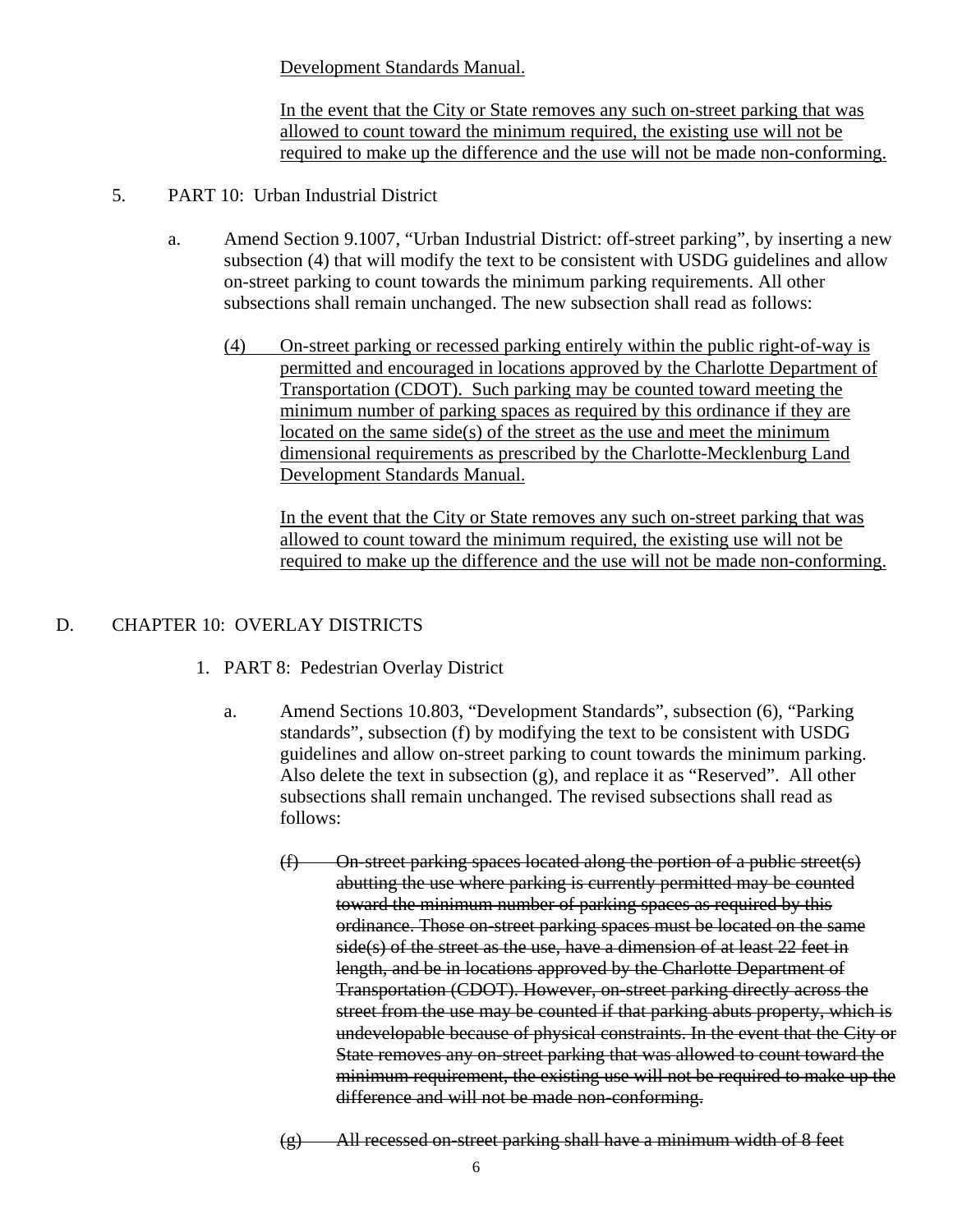#### measured from face of curb.

(f) On-street parking or recessed parking entirely within the public right-ofway is permitted and encouraged in locations approved by the Charlotte Department of Transportation (CDOT). Such parking may be counted toward meeting the minimum number of parking spaces as required by this ordinance if they are located on the same side(s) of the street as the use and meet the minimum dimensional requirements as prescribed by the Charlotte-Mecklenburg Land Development Standards Manual.

In the event that the City or State removes any such on-street parking that was allowed to count toward the minimum required, the existing use will not be required to make up the difference and the use will not be made non-conforming.

(g) Reserved

# E. CHAPTER 11: CONDITIONAL ZONING DISTRICTS

- 1. PART 5: Neighborhood Services District
	- a. Modify Section 11.506, "Parking requirements", by adding a new subsection (6) to be consistent with USDG guidelines and allow on-street parking to count towards the minimum parking requirements. All other subsections shall remain unchanged. The revised subsection shall read as follows:
		- (6) On-street parking or recessed parking entirely within the public right-of-way is permitted and encouraged in locations approved by the Charlotte Department of Transportation (CDOT). Such parking may be counted toward meeting the minimum number of parking spaces as required by this ordinance if they are located on the same side(s) of the street as the use and meet the minimum dimensional requirements as prescribed by the Charlotte-Mecklenburg Land Development Standards Manual.

In the event that the City or State removes any such on-street parking that was allowed to count toward the minimum required, the existing use will not be required to make up the difference and the use will not be made non-conforming.

# F. CHAPTER 12: DEVELOPMENT STANDARDS OF GENERAL APPLICABILITY

- 1. PART 2: Off Street Parking and Loading
	- a. Amend Section 12.202, "Required number of off-street parking and bicycle spaces", subsection (1) by adding a new reference to Section 12.206(4). The revised subsection shall read as follows:
		- (1) Except as otherwise provided in subsection (2), (4), and (5) below, and in Sections 12.205 and 12.206(4), each use in a parcel shall be provided with at least the number of off-street motor vehicular parking spaces indicated for that use in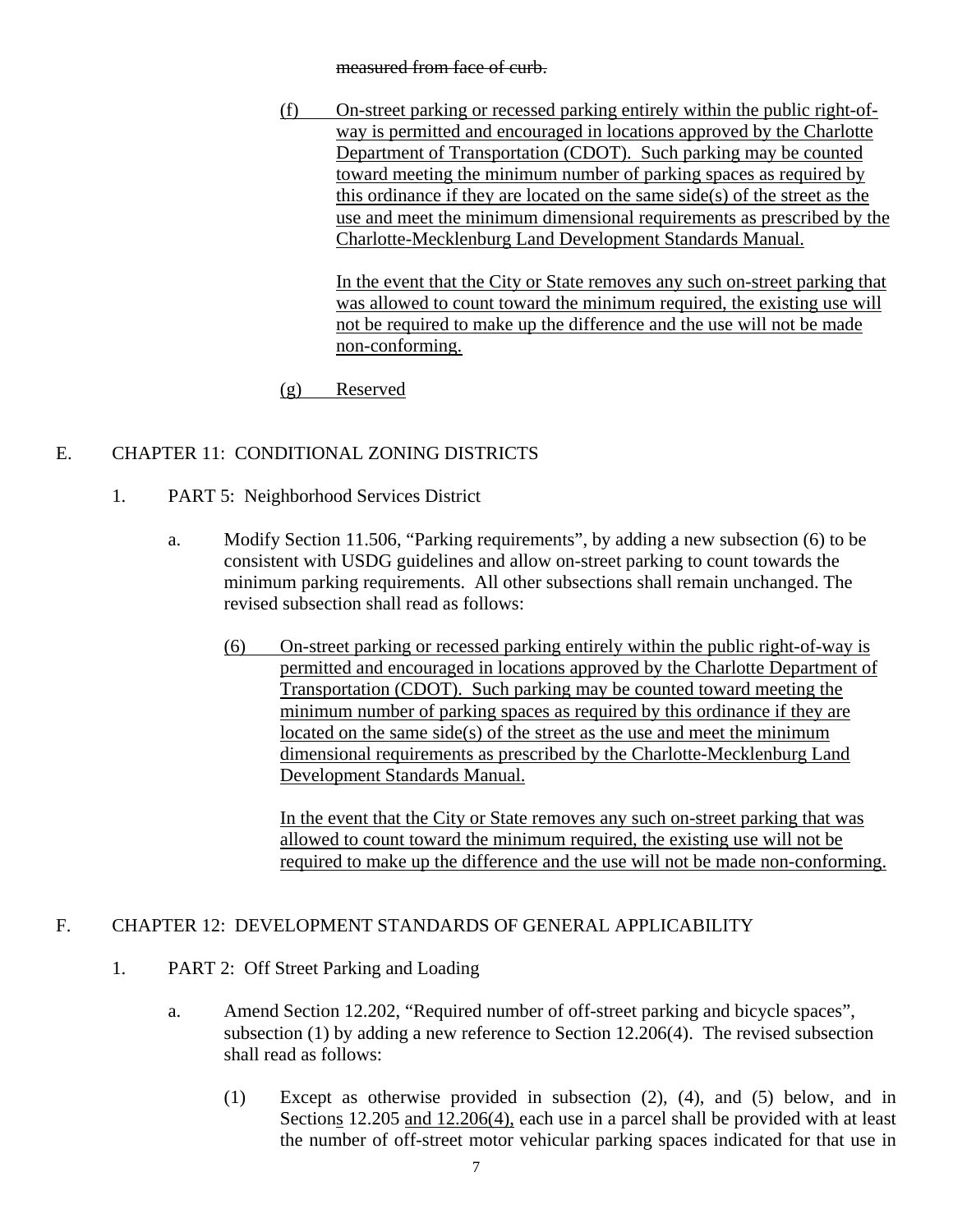Table 12.202, and the greater number of bicycle parking spaces indicated for that use in Table 12.202*.* Parking requirements listed are for the principal use*.* If more than one principal use is on a site, the bicycle parking spaces required shall be a sum of the spaces required for each individual use. (*Petition No. 2005-013, § 12.202(1),3/21/05)* 

b. Amend Table 12.206, "Location of required parking", subsection (3) "Development Standards for Off-street Parking, Driveways, and Garages" by deleting the word "parallel" in the row titled, "Parking in Setback, Side Yards, and Right-of-Way". The remainder of the table shall remain unchanged, including the footnote. The revised table shall read as follows:

| <b>Development</b>                                                       | Single-family & duplexes                                                                                                                                                                                                                                                                                                                                                                                                                                                                                                                                                                                                                                           | Triplex, Quadraplex, Multi-                                                                                                                                                                                                                                                                                                                                                                                                                                                                                                                                                                                                                                        | <b>All Other Uses</b>                                                                                                                                                                                                                                                         |
|--------------------------------------------------------------------------|--------------------------------------------------------------------------------------------------------------------------------------------------------------------------------------------------------------------------------------------------------------------------------------------------------------------------------------------------------------------------------------------------------------------------------------------------------------------------------------------------------------------------------------------------------------------------------------------------------------------------------------------------------------------|--------------------------------------------------------------------------------------------------------------------------------------------------------------------------------------------------------------------------------------------------------------------------------------------------------------------------------------------------------------------------------------------------------------------------------------------------------------------------------------------------------------------------------------------------------------------------------------------------------------------------------------------------------------------|-------------------------------------------------------------------------------------------------------------------------------------------------------------------------------------------------------------------------------------------------------------------------------|
| <b>Standard</b>                                                          | on individual lots                                                                                                                                                                                                                                                                                                                                                                                                                                                                                                                                                                                                                                                 | <b>Family &amp; Planned Multi-</b>                                                                                                                                                                                                                                                                                                                                                                                                                                                                                                                                                                                                                                 |                                                                                                                                                                                                                                                                               |
|                                                                          |                                                                                                                                                                                                                                                                                                                                                                                                                                                                                                                                                                                                                                                                    | Family                                                                                                                                                                                                                                                                                                                                                                                                                                                                                                                                                                                                                                                             |                                                                                                                                                                                                                                                                               |
| Parking in<br><b>Setback, Side</b><br><b>Yards, and Right-</b><br>of-Way | Parking is allowed in the setback,<br>but vehicles shall not block the<br>sidewalk and shall be parked only on<br>improved surfaces*. No parking is<br>permitted in the right-of-way, except<br>for parallel parking as approved by<br>CDOT.                                                                                                                                                                                                                                                                                                                                                                                                                       | Parking of vehicles is not permitted<br>within the required setback or<br>required side yard that abuts a street<br>on any lot, nor within 5' of any<br>exterior lot line. No parking is<br>permitted in the right-of-way, except<br>for parallel parking as approved by<br>CDOT.                                                                                                                                                                                                                                                                                                                                                                                  | Parking of vehicles is not<br>permitted within required setback<br>or required side yard that abuts a<br>street on any lot, nor within 5' of<br>any exterior lot line. No parking is<br>permitted in the right-of-way,<br>except for parallel parking as<br>approved by CDOT. |
| <b>Maneuvering</b><br>space                                              | N/A                                                                                                                                                                                                                                                                                                                                                                                                                                                                                                                                                                                                                                                                | The space between the required<br>setback, side, or rear yard abutting a<br>street may not be used as<br>maneuvering space for<br>parking/unparking of vehicles.                                                                                                                                                                                                                                                                                                                                                                                                                                                                                                   | The space between the required<br>setback, side, or rear yard abutting<br>a street may not be used as<br>maneuvering space for<br>parking/unparking of vehicles.                                                                                                              |
| Driveways and<br><b>Parking Pads</b>                                     | Driveways and parking pads shall<br>have a minimum length of 20',<br>measured from the back of the<br>sidewalk, or back of the right-of-<br>way, whichever is greater.<br>Driveways can be installed across<br>the required setback and yard areas,<br>and shall be as nearly perpendicular<br>to the street right-of-way as possible.<br>Driveways and parking pads shall be<br>improved*. Individual driveways or<br>shared driveways shall have a<br>maximum width at any one point of<br>20'. Driveways for individual<br>garages may be used to meet a<br>portion of the required parking if<br>they are a maximum of 20' wide<br>and at least 20' in length. | Driveways and parking pads shall<br>have a minimum length of 20',<br>measured from the back of the<br>sidewalk, or back of the right-of-<br>way, whichever is greater.<br>Driveways can be installed across<br>the required setback and yard areas,<br>and shall be as nearly perpendicular<br>to the street right-of-way as<br>possible. Driveways and parking<br>pads shall be improved*. Individual<br>driveways or shared driveways shall<br>have a maximum width at any one<br>point of 20'. Driveways for<br>individual garages may be used to<br>meet a portion of the required<br>parking if they are a maximum of<br>20' wide and at least 20' in length. | Driveways can be installed across<br>the required setback and yard<br>areas, and shall be as nearly<br>perpendicular to the street right-of-<br>way as possible.                                                                                                              |
| <b>Garages</b>                                                           | Minimum setback of 20', or the<br>district setback, whichever is greater.<br>Setbacks are measured from the<br>back of sidewalk or back of right-of-<br>way, whichever is greater.                                                                                                                                                                                                                                                                                                                                                                                                                                                                                 | Minimum setback of 20', or the<br>district setback, whichever is<br>greater. Setbacks are measured<br>from the back of sidewalk or back of<br>right-of-way, whichever is greater.                                                                                                                                                                                                                                                                                                                                                                                                                                                                                  | N/A                                                                                                                                                                                                                                                                           |

| Table 12.206(3) Development Standards for Off-Street Parking, Driveways, and Garages |  |  |
|--------------------------------------------------------------------------------------|--|--|

\* For the purposes of this section, "improved" means surfaced with concrete, asphalt, gravel, or any other material commonly used for the parking of vehicles, but not including grass or dirt. *(Petition No. 2007-102, § 12.206(3), 09/17/07)* 

c. Amend Section 12.206, "Location of required parking", subsection (4), by changing the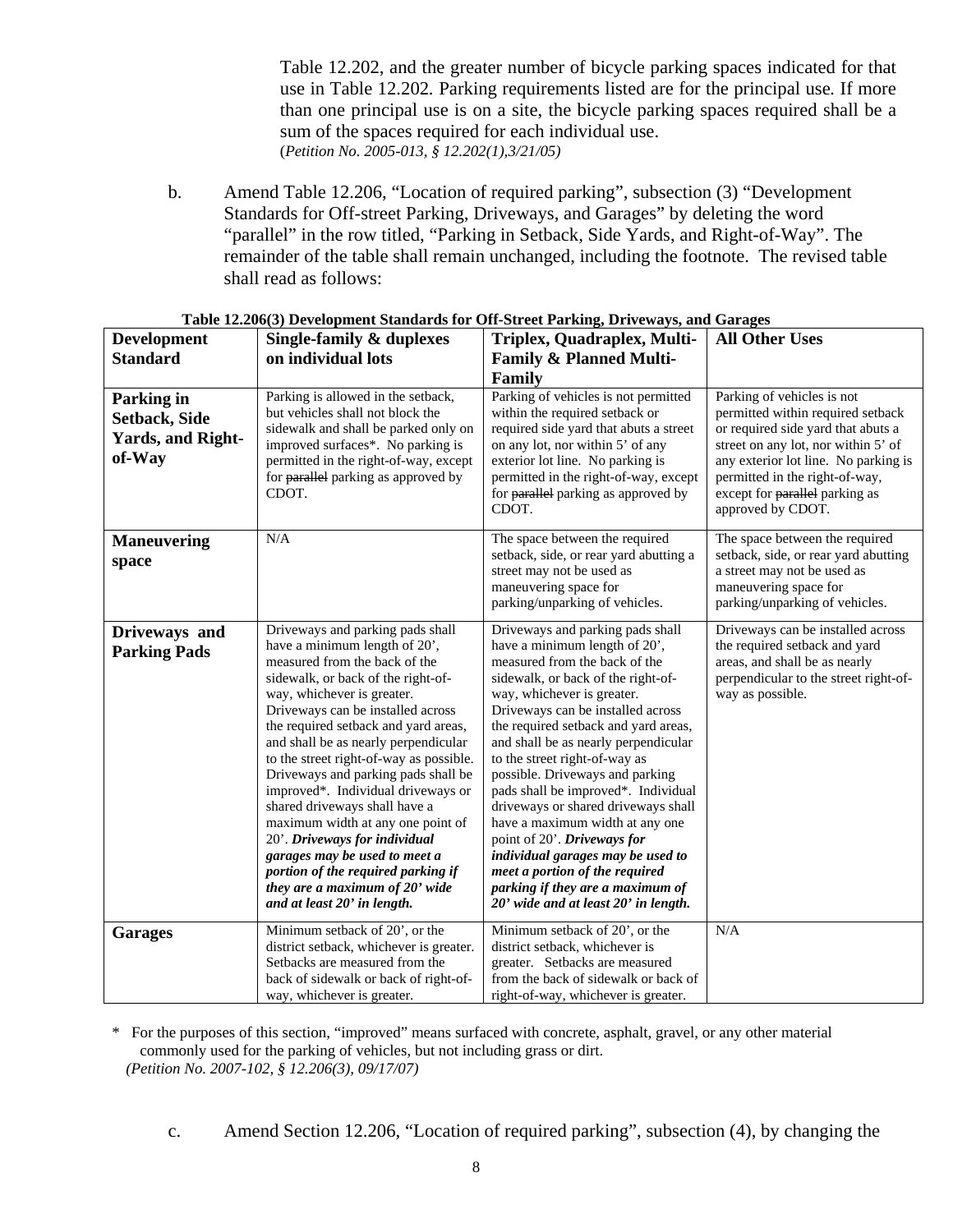subsection number from  $(4)$  to  $(5)$ , and creating a new subsection  $(4)$  to add provisions that will allow on-street parking to count towards the minimum parking requirements. All other subsections shall remain unchanged. The revised subsection shall read as follows:

(4) On-street parking or recessed parking entirely within the public right-of-way is permitted and encouraged in locations approved by the Charlotte Department of Transportation (CDOT). Such parking may be counted toward meeting the minimum number of parking spaces as required by this ordinance if they are located on the same side(s) of the street as the use and meet the minimum dimensional requirements as prescribed by the Charlotte-Mecklenburg Land Development Standards Manual.

In the event that the City or State removes any such on-street parking that was allowed to count toward the minimum required, the existing use will not be required to make up the difference and the use will not be made non-conforming.

- (4)(5) This Section shall not apply to the MUDD, PED, TOD-R, TOD-E, TOD-M, TOD-RO, TOD-EO, TOD-MO, TS, UI, UMUD, and UR districts established in these regulations.
- 2. PART 8: S.W.I.M. (Surface Water Improvement and Management) Stream Buffers
	- a. Amend Section 12.805, "Incentives", subsection (3), "Relax lot setback requirements", subsection (a) by modifying the setbacks to align with the USDG guidelines. All other subsections shall remain unchanged. The revised subsection shall read as follows:
		- (a) Front setbacks can be reduced to a minimum of 15 feet as measured from the right-of-way line for all lots along a designated thoroughfare or 27 feet from the existing or future back of curb for all lots along local and collector streets. However, except front loaded garages must maintain a minimum setback of 20 feet measured from the back of sidewalk or back of right-of-way, whichever is greater.

Along a local street where no curb exists, the default street type shall be a Local Residential-Medium. The future back of curb for a Local Residential-Narrow shall be measured 10' from the existing centerline, Local Residential-Medium shall be measured 13.5' from the existing centerline, and Local Residential-Wide shall be measured 17.5'from the existing centerline. The future back of curb for a collector street shall be measured 18' from the existing centerline.

Section 2. That this ordinance shall become effective upon its adoption.

Approved as to form:

\_\_\_\_\_\_\_\_\_\_\_\_\_\_\_\_\_\_\_\_\_\_\_\_\_\_\_\_\_\_

City Attorney

I, \_\_\_\_\_\_\_\_\_\_\_\_\_\_\_\_\_\_\_\_, City Clerk of the City of Charlotte, North Carolina, DO HEREBY CERTIFY that